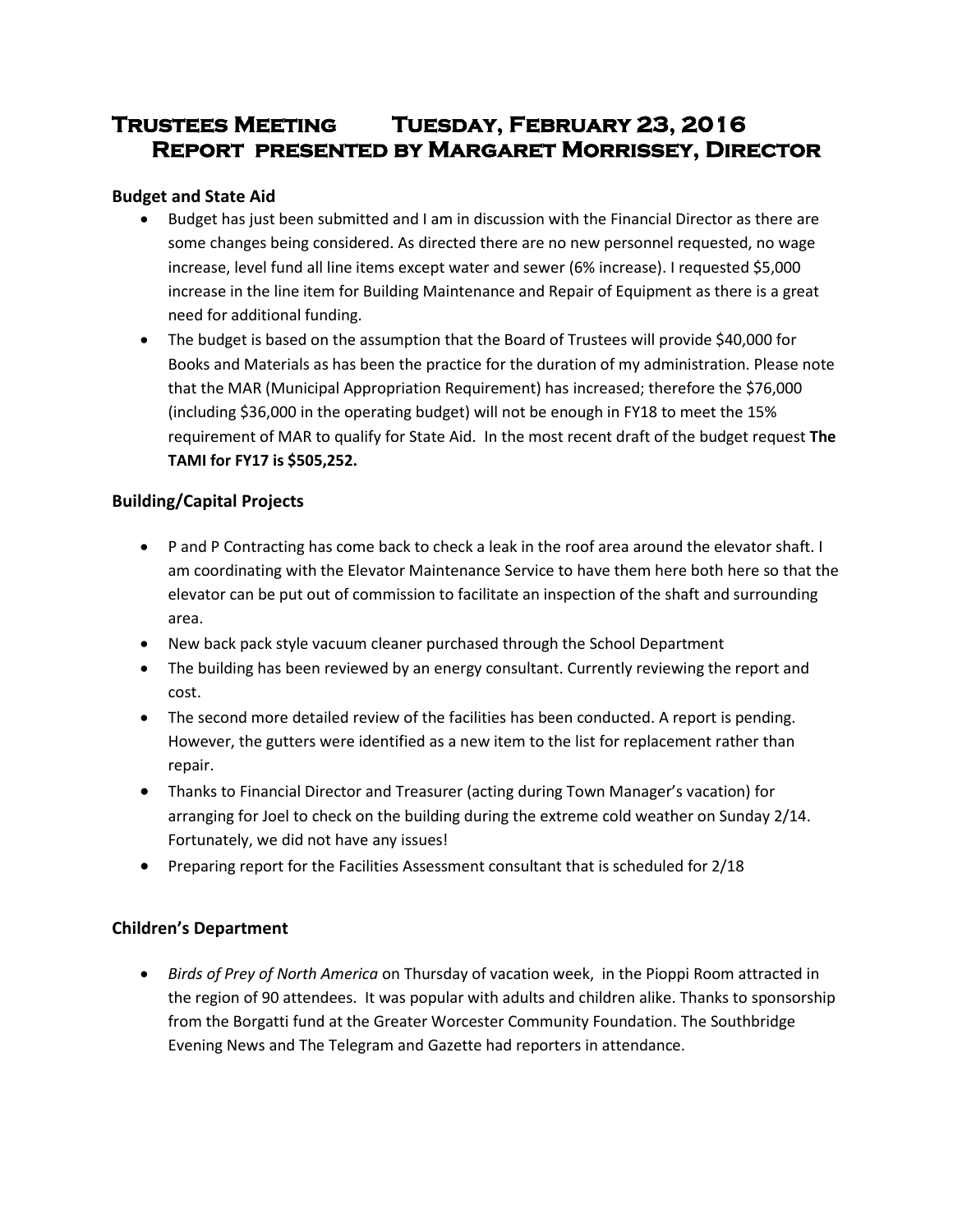- An up-cycled notice board is currently in development to be placed in the back of the Children's Room for the kids to use for their art and creative writing. It will encourage the kids to post their creative output and also make them feel engaged with activities at the library.
- Puppet theatre is in high usage and a wonderful addition to the library. We are hoping to add some new puppets and will be looking for a grant in support of this effort.
- Children's Librarian has been working with the School Liaisons (via email), setting up translation assistance from Maria and Michelle, planning Summer Reading and outreach as well as discussing homework shelves.
- Easy Reader are being re-labeled Early Readers to comply with nomenclature changes in the profession
- *Take Your Child to the Library Day,* an international event held yearly on the first Saturday in February was successful. Several activities were offered and 47 children participated.
- Regular Saturday morning programs *Action Stories and Songs -* will be offered on the first Saturday of each month at 11:30 am. We are pleased to offer this fun and active program at an ideal time for working families and other patrons who cannot attend weekday programs.
- Collage Craft is a new program being added to help kids with fine motor skills
- On 2/16/2016, a child was ill with vomiting. The area was blocked off and thoroughly sanitized.
- On Tuesday, 2/9/2016, there was a concern with a DCF family visit and the recurring behavior issues in relation to safety of the child and other children in the room. Margaret spoke with the mother and the DCF worker to explain our concern and what was acceptable behavior and followed up with a call to DCF in Whitensville.

# **Collections**

- Staff has devised a chart for the inventory. Significant progress has been made.
- Large print inventory starting 2/3/16
- Periodical shifting deleting completed 2/6/16

# **FOJEL**

• Meeting on February 28th

# **Grants**

 **CDBG -** *My Life My Health* in February and March has 11 participants. Feedback is good

**CHNA5 –** *Speak Out Boston program on Thursday, February 25<sup>th</sup> at 6:30 pm.*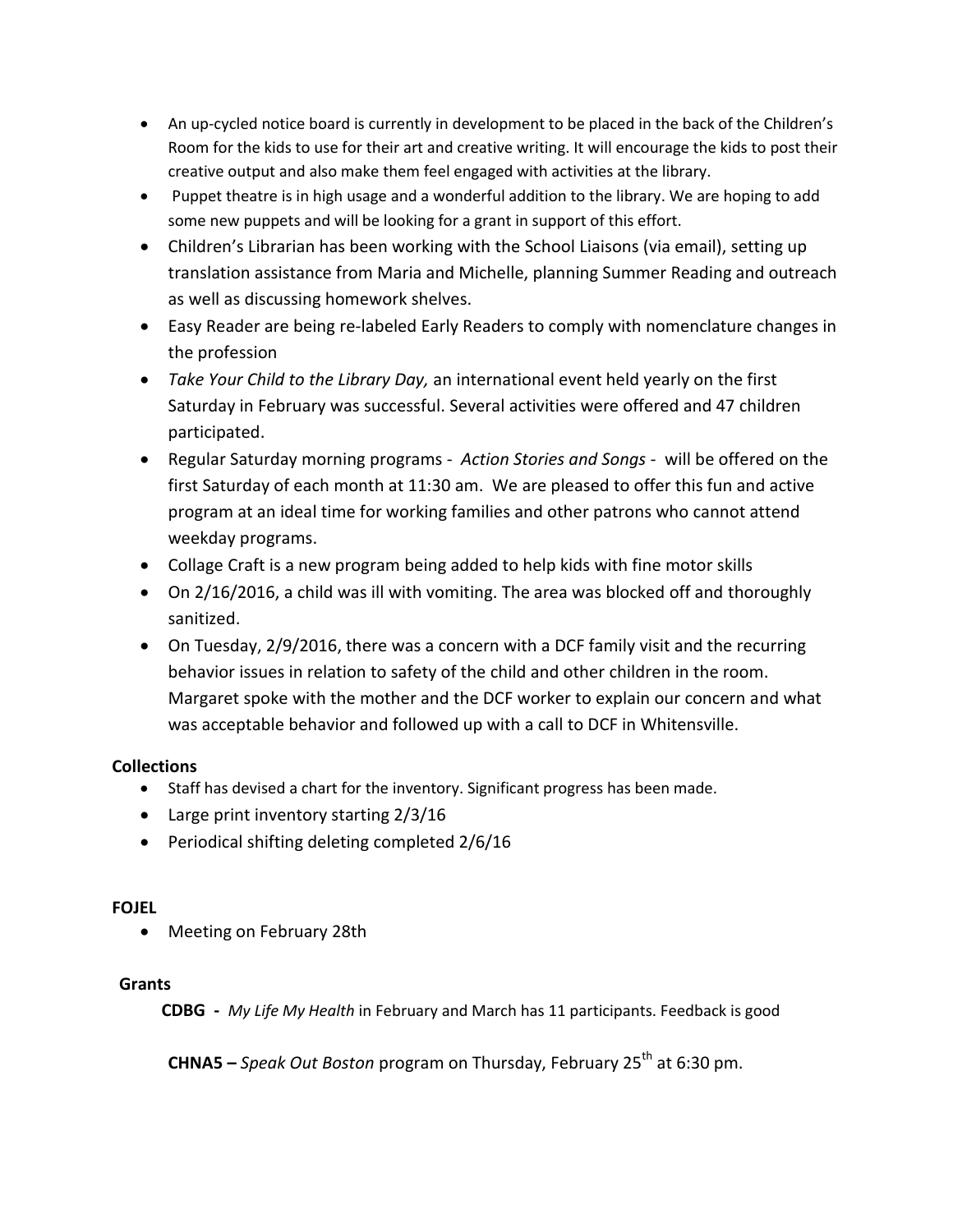# **Long Range Plan**

 The staff is already preparing for focus groups and gathering the data prior to conducting the 5 year study and outlook. Request for some funding for a consultant to conduct the analysis and act as project manager, and for the refreshments etc will be prepared for next meeting. Anticipate filing in October 2016.

# **Media and Social Media**

*as of today:*

| 1,550 | subscribers to the eNewsletter | (Constant Contact)   |
|-------|--------------------------------|----------------------|
| 727   | "likes" on Facebook            |                      |
| 2,406 | JEL Website Sessions           | (December $1 - 31$ ) |

• Interview with Children's Librarian Tracie Scott in SEN

Article on *The First Century: Jacob Edwards Library 1914-2014* in SEN

### **Meetings**

 Met with George Allen of AeroVenture Institute and have many ideas for future activities and areas of mutual interest.

### **Outreach**

#### **Programs**

- Krosslink the peer to peer network for entrepreneurs will hold its first public meeting at JEL on December 3<sup>rd</sup> and the first Thursday of each month thereafter. Supporting this effort is the Chamber of Commerce, Economic Development, SCORE, Quaboag CDC and Krosslink founder Venkat Kalluri. Senator Fattman attended the January event as did Councilor Clemence and Councilor Manna.
- The Library Box Office continued with *Arbitrage*, starring Richard Gere, on Thursday, January  $14^{\text{th}}$ .
- Brookfield Paperworks exhibit receiving very positive reviews from patrons. Article included in last week's *Southbridge Evening News*.
- Creative Writing students of Dr. MaryKate McMaster at QCC Southbridge read their work at an event on 12/14.
- Successful Hats and Mittens Drive. Donated to Catholic Charities for distribution locally.

# **Research**

 Worked with Concordia College on a WWII project using Southbridge Evening News. Project is now accessible on their Digital Library. Coordinated through Gretchen Harvey and Joan Menard.

#### **Schools**

Attended the first meeting of the academic year of the West Street School advisory committee.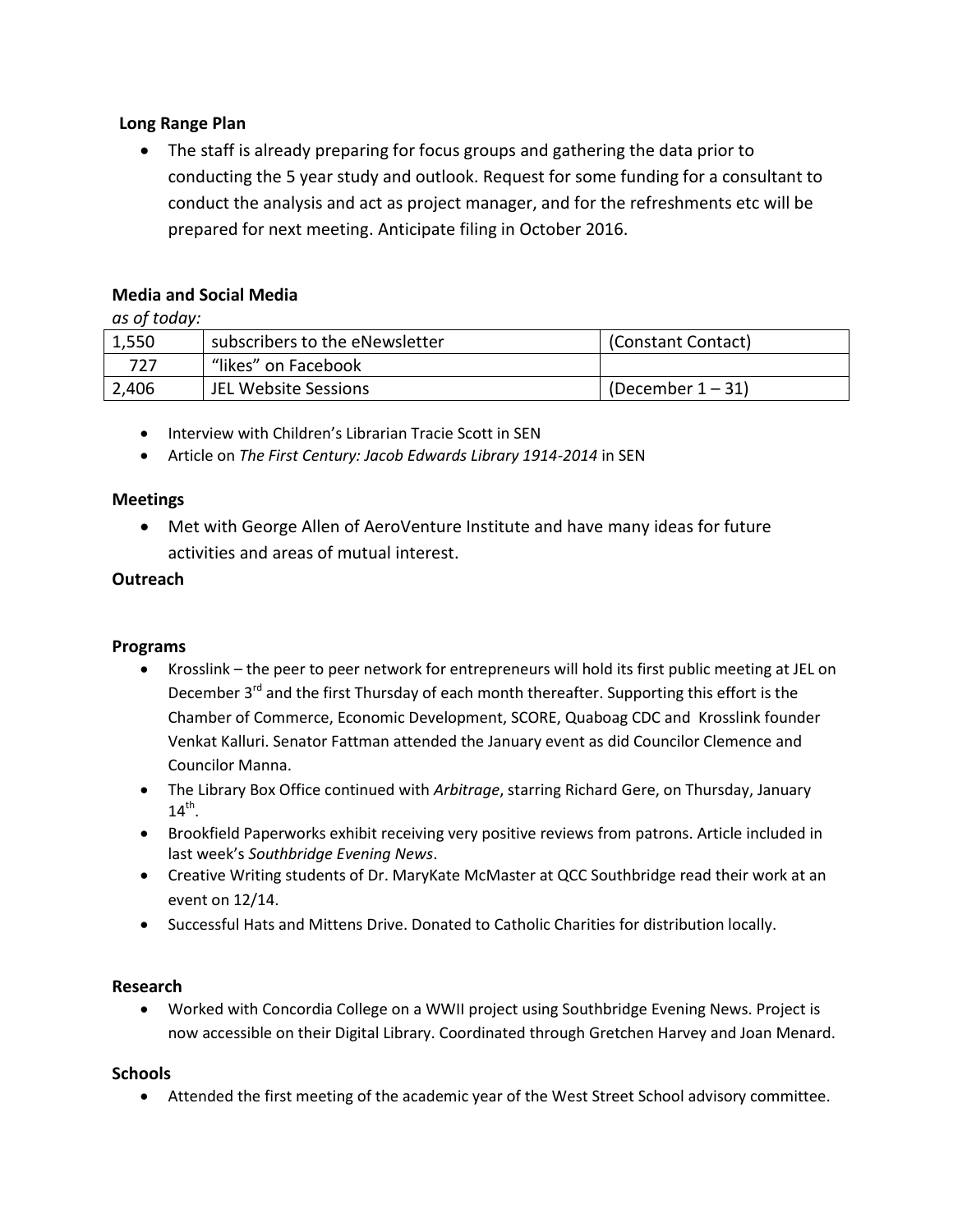- Summer reading was much smoother this year and obtaining the required reading lists in advance of school closing and library budget closing out, was very helpful.
- JEL is one of the resource links from the Parent Resources section on the school website.

# **Staff**

- Waiting for the results of the job classification study by HRS consultants. Staff has completing the position analysis questionnaires (PAQs) and were reviewed by library director. Subsequently staff were interviewed by the HRS consultants. Report being prepared for presentation to the Town Manager and Town Council.
- Winter decorations being replaced in all departments with spring/women's history/St. Patrick's Day etc.
- Custodian was out on leave and was covered by a colleague from Town Hall for a limited period each day.

# **Technology**

- American Alarm reviewed the surveillance system and provided a quote. It is hoped to review the quotes and use State Aid to fund the upgrade.
- Need some IT work done and it will be a priority now that budget is in place.

### **Training**

- Staff continue to assist patrons with accessing eBooks and learning about the new features
- Conducting an ongoing orientation for new Children's Librarian

#### **Trustees**

 $\bullet$  Meeting cycle changed to the 4<sup>th</sup> Tuesday of each month.

# **Volunteers**

- Center of Hope continues a weekly volunteer session on Fridays where a job coach will work with four Center members to complete tasks assigned by the Circulation Supervisor.
- Southern Worcester County Education Collaborative continue to provide volunteer service hours on Thursdays during the school year.
- The five senior tax abatement personnel have returned and are assisting for 65 hours each during the year.

# **WRTA**

WRTA has begun Saturday service on Rt. 29 starting on 1/30/2016

# **Bicentennial**

 Congratulations to the members of the Bicentennial Committee for the wonderful Gala Ball that launched the 200<sup>th</sup> Birthday of Southbridge on Saturday, February 13<sup>th</sup>! We look forward to participating in events throughout the year.